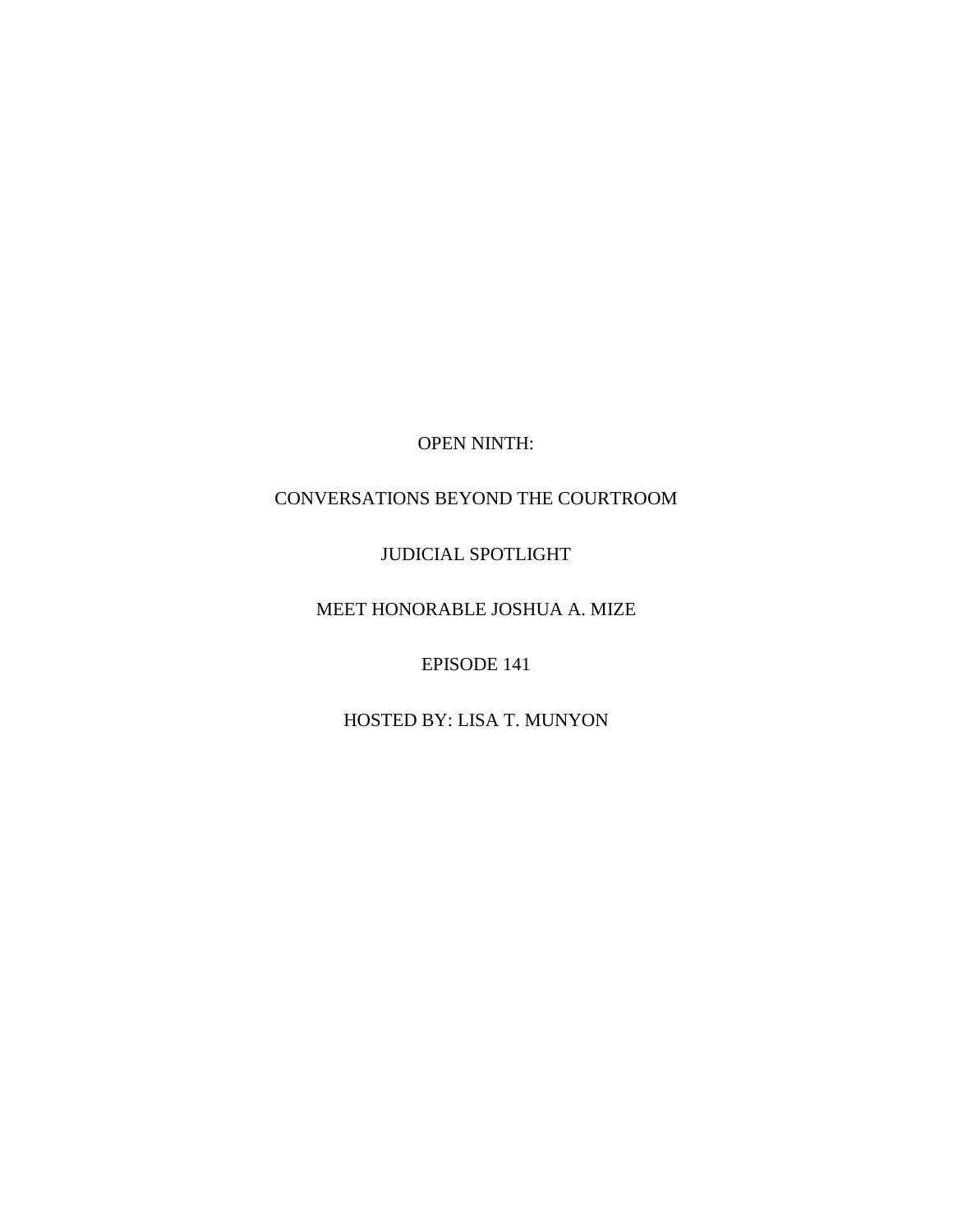(Music)

NARRATOR: Welcome to another episode of "Open Ninth: Conversations Beyond the Courtroom" in the Ninth Judicial Circuit Court of Florida.

And now here's your host, Chief Judge Lisa Munyon.

CHIEF JUDGE MUNYON: Hello, and welcome to Open Ninth. Joining me today is Ninth Circuit Judge Joshua Mize. Joshua graduated from the University of Florida Levin College of Law. And was an associate at Morris, Manning & Martin before establishing his own firm. This past February, Governor Ron DeSantis appointed him to the bench where he currently serves in the domestic division. It's great to have you here, Josh.

JUDGE MIZE: Thanks, Judge Munyon.

CHIEF JUDGE MUNYON: Well, I want to learn something about you as do our listeners. So tell me a little bit about your upbringing.

JUDGE MIZE: Well, I was raised as a military brat. My father was in the Air Force. We moved throughout the country when I was younger and ended up in Florida, in Brevard County for middle school. Stayed through high – my last year of high school. For my last year of high school, went over to Tampa and graduated from Riverview High School, and then went to the University of Florida for both college and under – for both college and law school.

CHIEF JUDGE MUNYON: So some people love the travel as a military brat, others find it a bit unsettling. So where were you on that spectrum?

JUDGE MIZE: So I have wondered about this a lot because I have no concept really of a – growing up at least, have no concept of a hometown, right, we would move really frequently.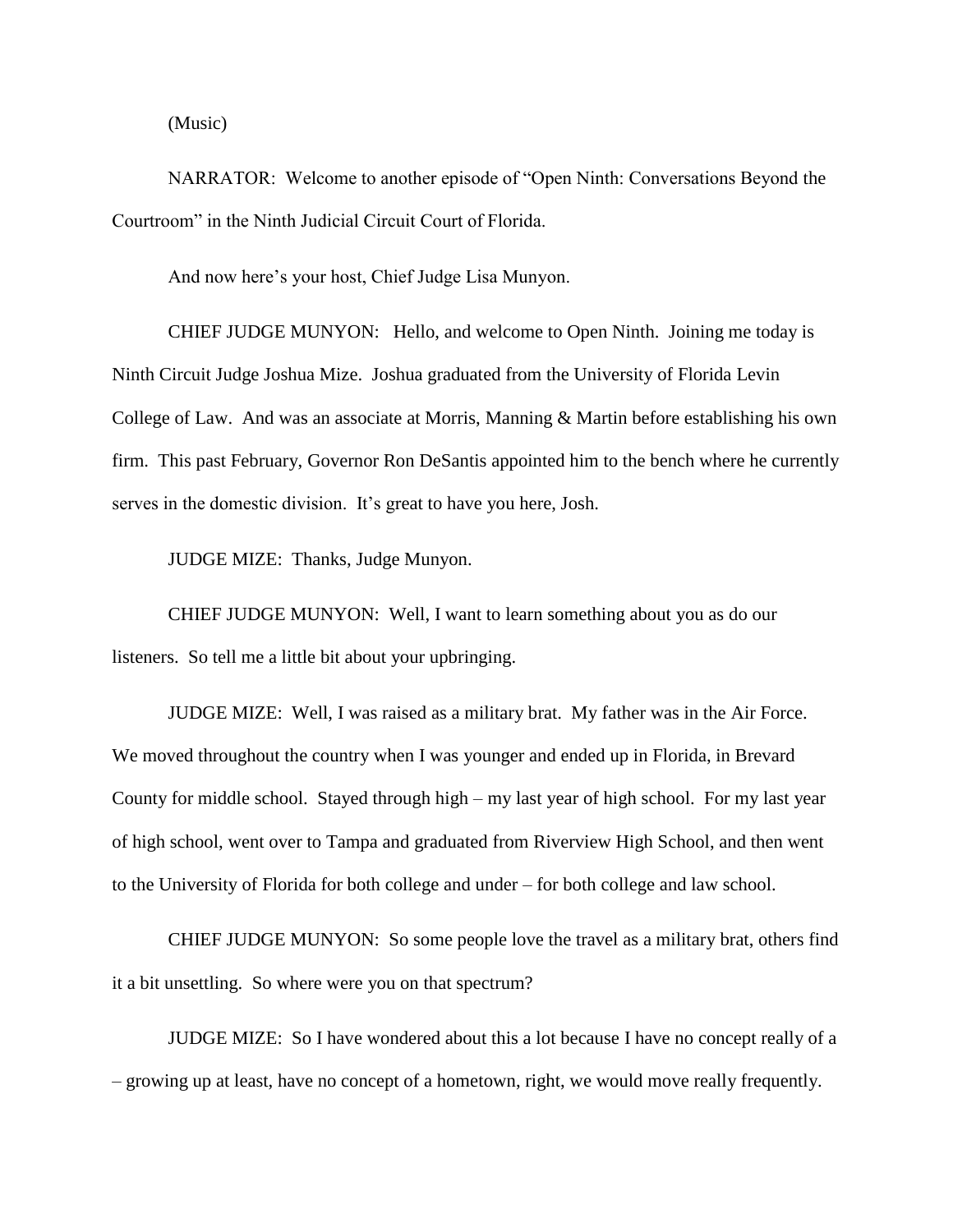And so you're always the new kid. And on the one hand, you get really good at embracing change. Like from a very young age, you're just used to change happening. On the other hand, you do wonder what it would be like to be those people who have the same friends and you know colleagues since kindergarten and they came up together. So I don't have anything to compare it to, but I do think it gave me the skills to do things differently and to not be afraid of when change comes. That was actually part of the reason I fell in love with Orlando so much was it was really the first place I ever had that it felt like a hometown. And that's why we wanted to stay here, my wife and I. My wife is from Bulgaria. She didn't have a hometown in the U.S. either and Orlando is the place we got to where we both finally said this is going to be home.

CHIEF JUDGE MUNYON: So how did you end up at the University of Florida as an undergraduate?

JUDGE MIZE: I did three years of high school. And then applied to do my senior year at the University of Florida through an early admission program. I was 16 when I started. And my older brother had gone to the University of Florida and I was just feeling the orange and blue. It was a great opportunity. I majored in history and finance because I loved history and I just frankly wanted to know as much about America as I could. From a very young age, I was just – I just marveled that America was America and understood from as long as I could remember that I felt I won the genetic lottery when I learned more about America compared to the rest of the world. So I got a degree in history really just for the love of learning about it, but also got a degree in finance because I knew I need – if I didn't end up going to law school, I would need a job.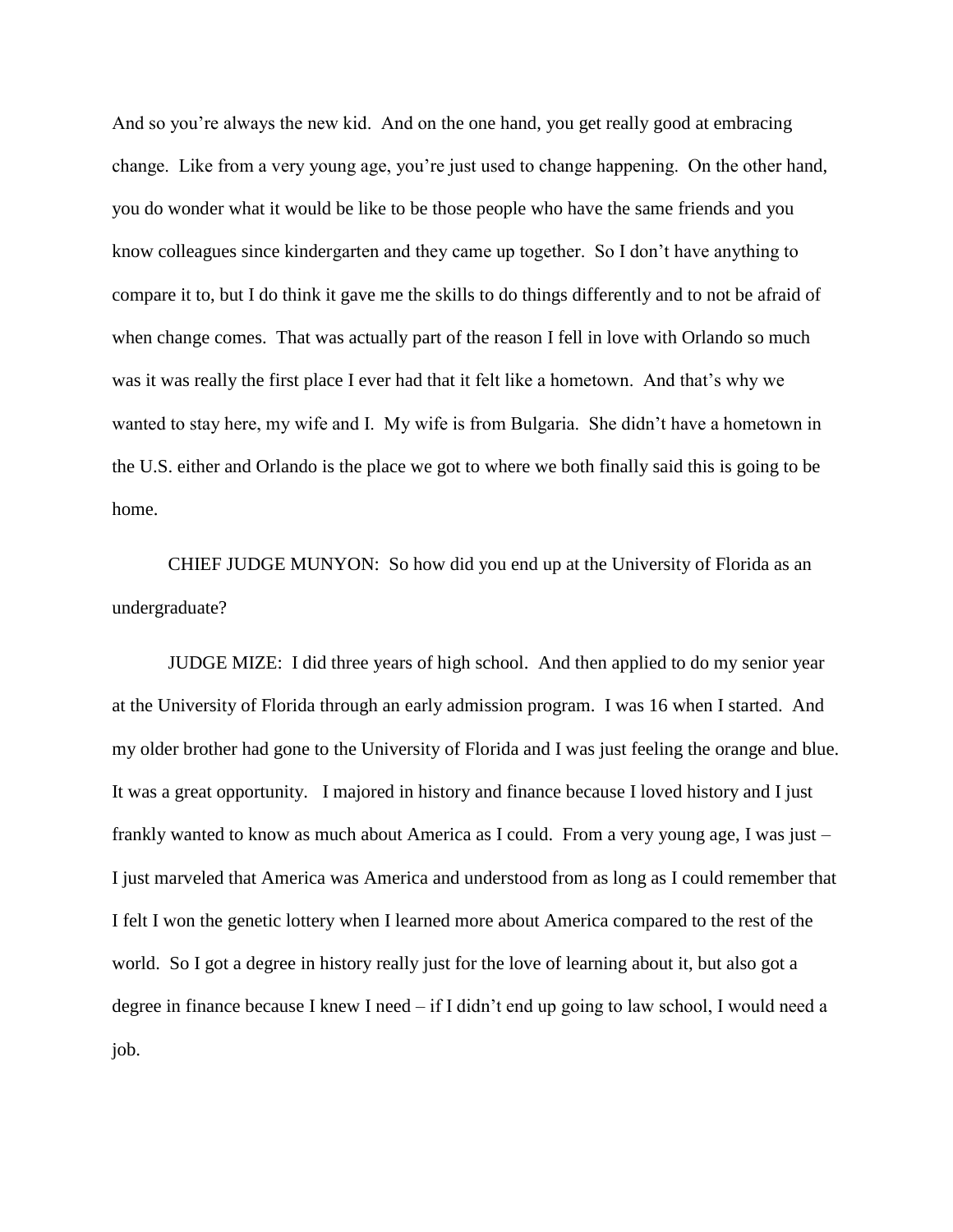CHIEF JUDGE MUNYON: Right. Yeah, it sounds a lot like me. I went to UF, a double gator and majored in finance and I started – I graduated at 16 and one month after I turned 17, I was at UF in these big classes of three or four hundred students.

JUDGE MIZE: Yeah, and I was – I was a big nerd so we by that time had internet classes. So for the business college, you know, a lot of large, you know, ECON 101 and macro and micro and intro to accounting and finance, they would be done by video but I didn't think I would learn so well by video. So you could go to the in person classes if you wanted and there were usually you know, seven or eight people, and then it was broad –

CHIEF JUDGE MUNYON: Really. Wow.

JUDGE MIZE: Yeah. And then it would be broadcast, you know, to a couple of thousand. And you know I would ask, you know I would sometimes ask questions and anyways, people I didn't know would see me around campus and be like, oh, you're the guy in ECON and it's, you know, I either did or did not like your question, depending on that. So it was – it was a great place to go to college and I still you know love it to this day.

CHIEF JUDGE MUNYON: So why did you decide to stay there for law school?

JUDGE MIZE: Well, I went to law school for the idealistic reasons you think of. I mean, coming out of that history program at UF, I really felt that you know, a huge part of why America had the freedom and prosperity that it had, was our government structure and the constitution. And I wanted to learn as much about it as I possibly could. And I got through the end of law school feeling just as idealistic about the structure of American government. It sounds – it sounds – I don't mean to sound cliché but it just – it's everything. I think of it this way, you go into court like you could see it in practice so like when I used to handle a small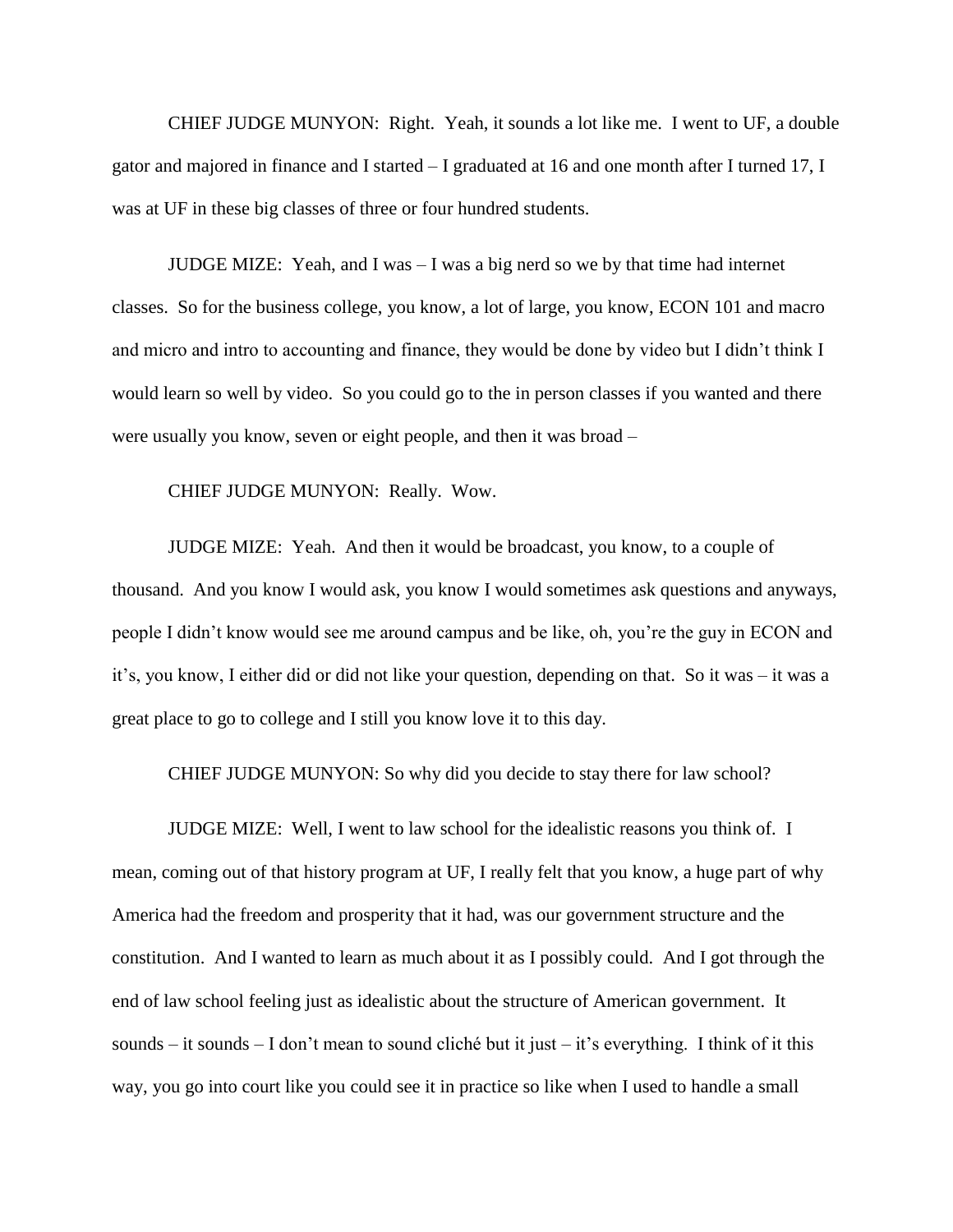claims case, right and you go and there's you know a lot of people there for their small claims case. And you think throughout history how many disputes would be settled with violence or some you know way you wouldn't want them settled. And here, in America, in our time, people line up and they go peacefully, and they go through a security system. And they have their disputes settled you know in a good way. And that just always seemed like a really magnanimous important process to me. And I just  $-I$  just wanted to be a part of it, the idea that we give people justice in a way that is appropriate and that respects everybody, and that you know treats everybody the same regardless of who's stronger or weaker, or more powerful or less powerful. It was just something I was in awe of and wanted to learn more about.

CHIEF JUDGE MUNYON: I would suspect that if you graduated from college early, that you were pretty young when you graduated from law school.

JUDGE MIZE: I think I would have to do the math. I think I was 22 or 23.

CHIEF JUDGE MUNYON: So yeah, pretty young. And I understand that you met your wife while you were in law school. Tell me about that.

JUDGE MIZE: I met my wife my last semester of law school. And immediately kicked myself that I hadn't found a way to meet her sooner. We were in an entrepreneurship class together and also had gone to a conference where we got to know each other a little bit. And had our first date two weeks before graduation, so I just barely – barely found her in time. And in the formative time of our relationship, we decided to study for the bar together, and I like to think that no matter what happens we're good.

CHIEF JUDGE MUNYON: Oh, yeah, if you studied for the bar together, you can get through anything.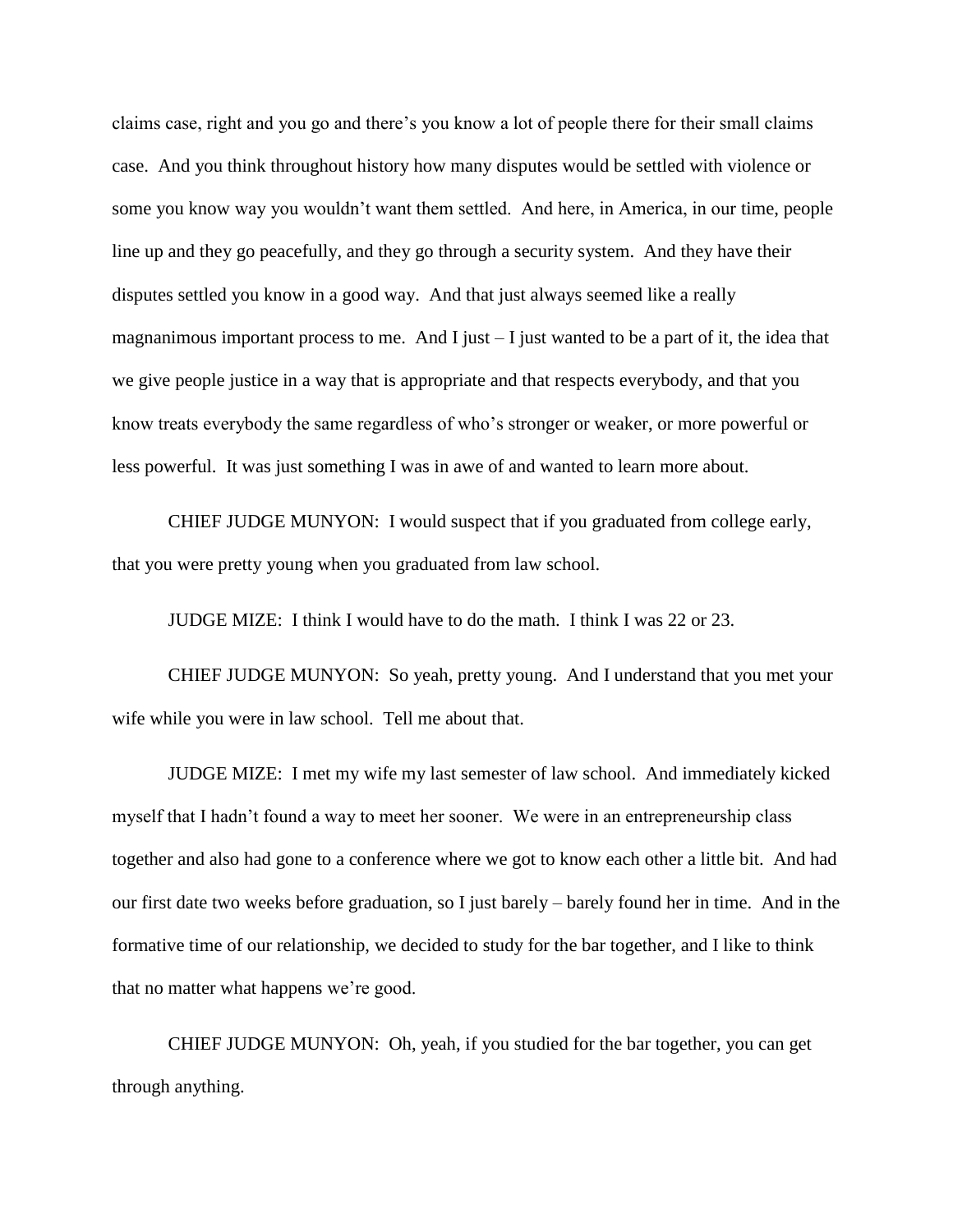JUDGE MIZE: Yeah. It's like being forged in the heat of battle of our relationship. Our love was forged in the heat of the bar studying, like what could possibly, you know, what could possibly tear us apart. That was the summer – I think it was that summer, either it came out or we just listened to it, the Rihanna song, We Found Love In A Hopeless Place. And I think it was about addiction but we like to think it was about us.

CHIEF JUDGE MUNYON: Yeah, your hopeless place was not quite as hopeless as the song.

JUDGE MIZE: But our hopeless place was more flashcards in Panera, you know, every single day.

CHIEF JUDGE MUNYON: So once you graduated, what did the two of you do, two new lawyers coming out of law school?

JUDGE MIZE: Well, I had a job in Tampa at Bush Ross, which I really loved and my wife had a job in Orlando with Siemens. So for the first year and a half of my practice, I actually commuted to Tampa everyday so we lived –

CHIEF JUDGE MUNYON: Oh, wow, that's a long commute.

JUDGE MIZE: She's worth it.

CHIEF JUDGE MUNYON: Okay.

JUDGE MIZE: So we actually lived in Celebration because she was kind of over in the UCF area of Orlando and I was in Tampa so we lived in Celebration to split the difference. I commuted to Orlando every – or commuted to Tampa every single day. And then eventually got a job at Akerman here in Orlando.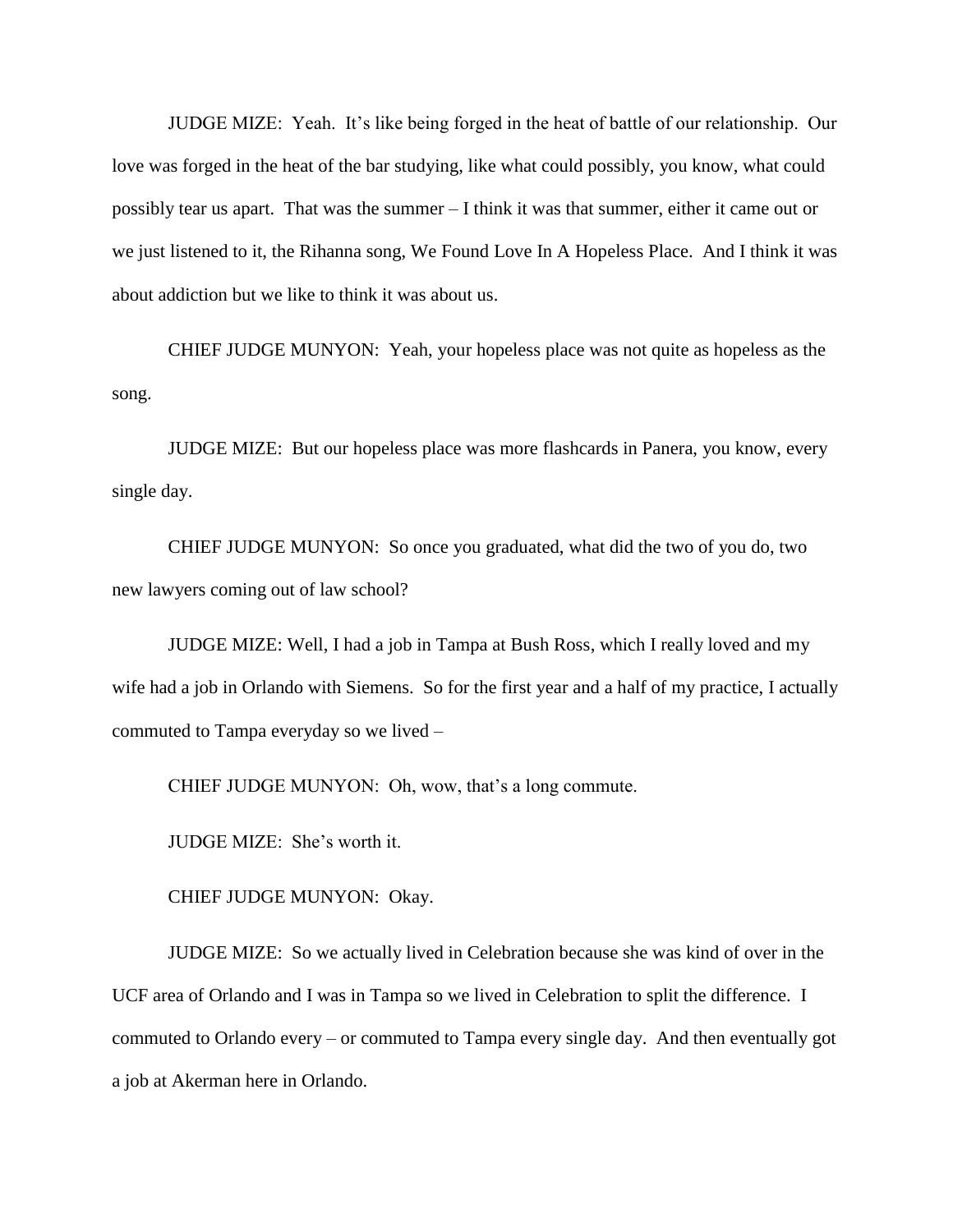CHIEF JUDGE MUNYON: So what were you doing in Tampa? What sort of law? JUDGE MIZE: Business litigation mostly.

CHIEF JUDGE MUNYON: Okay. And then you came back to Orlando to Akerman. JUDGE MIZE: Yes.

CHIEF JUDGE MUNYON: And were you doing the same, business litigation here? JUDGE MIZE: Yes.

CHIEF JUDGE MUNYON: And I think that's where we met. I was the business court judge and you were at Akerman, I believe, if I remember correctly.

JUDGE MIZE: I appeared before you a lot.

CHIEF JUDGE MUNYON: Yeah. So --

JUDGE MIZE: I hope I left an okay impression.

CHIEF JUDGE MUNYON: Absolutely. So tell me, after you got your job here at Akerman, where did life take the two of you?

JUDGE MIZE: Well, I loved litigating here in Orlando. And I strongly preferred it. I litigated all over the state and I was glad we were based in Orlando. I mean, I love the Ninth, I thought we had the best operating circuit. It was the place I enjoyed most practicing compared to anywhere else.

CHIEF JUDGE MUNYON: I think it's the best circuit too, but I'm a little prejudiced in that regard.

JUDGE MIZE: I mean, I think it's a pretty objective standard.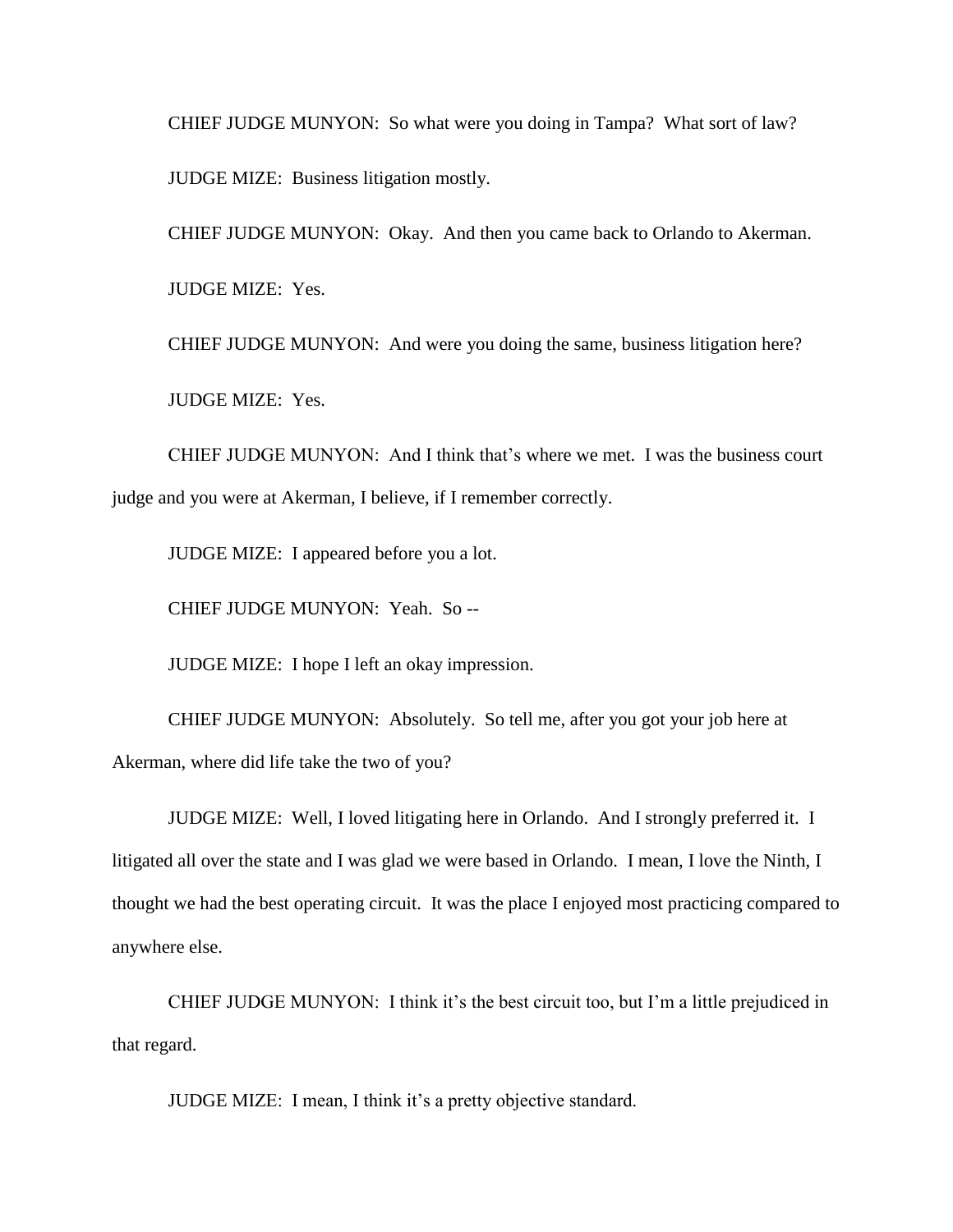CHIEF JUDGE MUNYON: Okay.

JUDGE MIZE: So I loved it, but my wife got a job offer in Washington, D.C. that was too good to pass up and I love my wife more than I love my job, so we went to D.C. I got on with Morris, Manning & Martin there, and did business litigation there while she was, you know, moving up in her career and loved it. We got to spend a few years in D.C. It was a wonderful time. My office was a block and a half from the White House.

CHIEF JUDGE MUNYON: Wow.

JUDGE MIZE: Yeah, it was –

CHIEF JUDGE MUNYON: That's pretty exciting stuff.

JUDGE MIZE: It was really cool. You would see stuff on the news in D.C. and we'd just say, hey, let's go check it out after work. You know, there's some protest or some event, or some festival and we'd say, well, let's go and you could see the scene and the FOX News, and the MSNBC News cameras there filming.

CHIEF JUDGE MUNYON: And that part of the country is gorgeous anyway, Arlington, Virginia is just beautiful and full of history.

JUDGE MIZE: It was amazing. We were in Clarendon in Arlington and you know, on the weekend, you'd go down to Mount Vernon and see George Washington's house. And you know, on the way home, go by the National Portrait Gallery. I mean, it's just, the resources there are amazing and you know, you're seeing our country's government in process in a way that was really inspiring.

CHIEF JUDGE MUNYON: So what dragged you back to Florida from D.C.?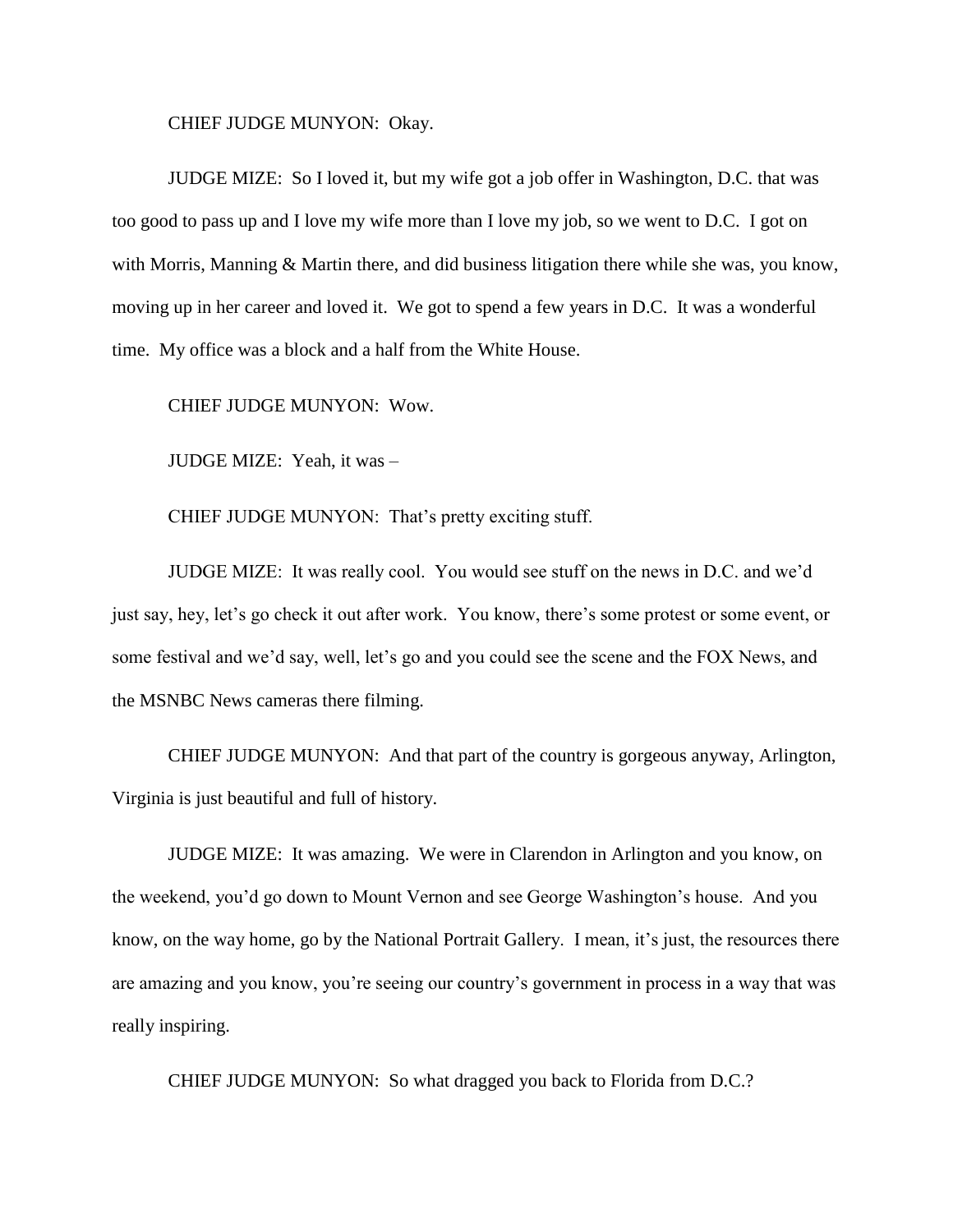JUDGE MIZE: We loved D.C., but we thought we wanted to make our way back to Florida. And wanted to get back to Orlando but my wife got a job in south Florida, in Juno Beach. So we made the decision that she – she took that job. And I started my own firm representing both individuals and businesses in south Florida and did that for several years. I enjoyed being a solo a lot. I had done – I had done the big firm thing for you know about eight years. And it's a completely different side of the law when you're running it, not just as a profession but as a business and I really gained a lot of respect for anybody running a solo and small firm practice because it takes a lot of skill. And a lot of good judgment to make that work.

CHIEF JUDGE MUNYON: Absolutely. If you're in a large firm, as a lawyer you may not necessarily worry about the, you know, cost to income ratio but for every month that I was in my own firm, I could tell you, you know, how much I was spending. How much of my hourly rate was going toward overhead versus other things.

JUDGE MIZE: Oh, absolutely. And just being in the position, you know, you're a small business owner. You just see that bank account at the end of the month and you know, okay, how much is coming in versus how much is going out.

CHIEF JUDGE MUNYON: And you realize everybody else gets paid before you do. JUDGE MIZE: Yes.

CHIEF JUDGE MUNYON: Which is a driving factor to keep working.

JUDGE MIZE: Absolutely.

CHIEF JUDGE MUNYON: So what made you think about going to the bench?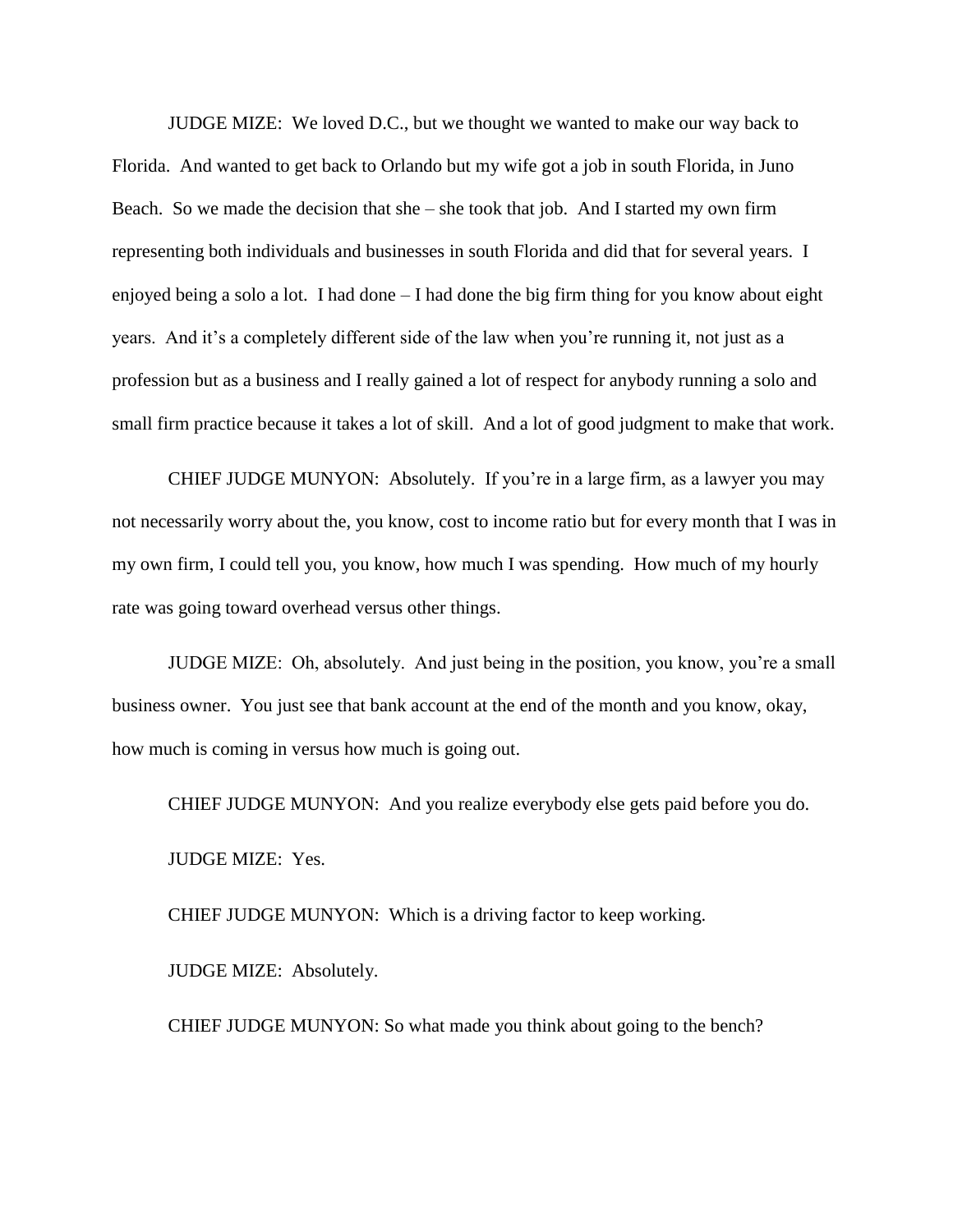JUDGE MIZE: Well, I saw the difference from my clients and the due process they received, and the quality of the proceeding they received when they had a judge that gave it their all. When I, you know, you may or may not like the result a judge reaches and the law may or may not be on your side, but when a client shows up there and they feel like they got a fair hearing, they feel like the judge was prepared. They feel like the judge was dialed in and cared about reaching the right result under the law, whether they win or lose, they don't feel cheated. And they feel like they – they feel like they got what the American legal system owed to them. And there were also times when, you know, I wish it would have been better. Not necessarily for the result, but just because you want every litigant to walk away thinking they had all the process they were entitled to. You want them to walk away thinking, all right, the judge did what the law said and I may not like it or I may like it, but you know, that's the system. And I just wanted to be one of the ones, and we have a lot in the Ninth, thankfully, but I wanted to be one of the ones who people would say, that judge really did a good job. He really was prepared. He tried. He was dialed in. He listened to every – he listened to everything every party said. He gave everybody a fair shake, and the process worked how it was supposed to work. And I wanted everybody who walked into my courtroom to feel good about our judicial system and to feel like it was the best in the world.

CHIEF JUDGE MUNYON: So it sounds like you're telling me both the good and the bad experiences you had as a lawyer representing clients in court kind of shaped how you treat people in your courtroom.

JUDGE MIZE: Absolutely. I mean, I was keenly aware when I came in, I wanted every person that came in to say, that judge did his job. And I try to convey that to people. You know, I'm in the family division right now and it's emotionally wrenching. You know, we are deciding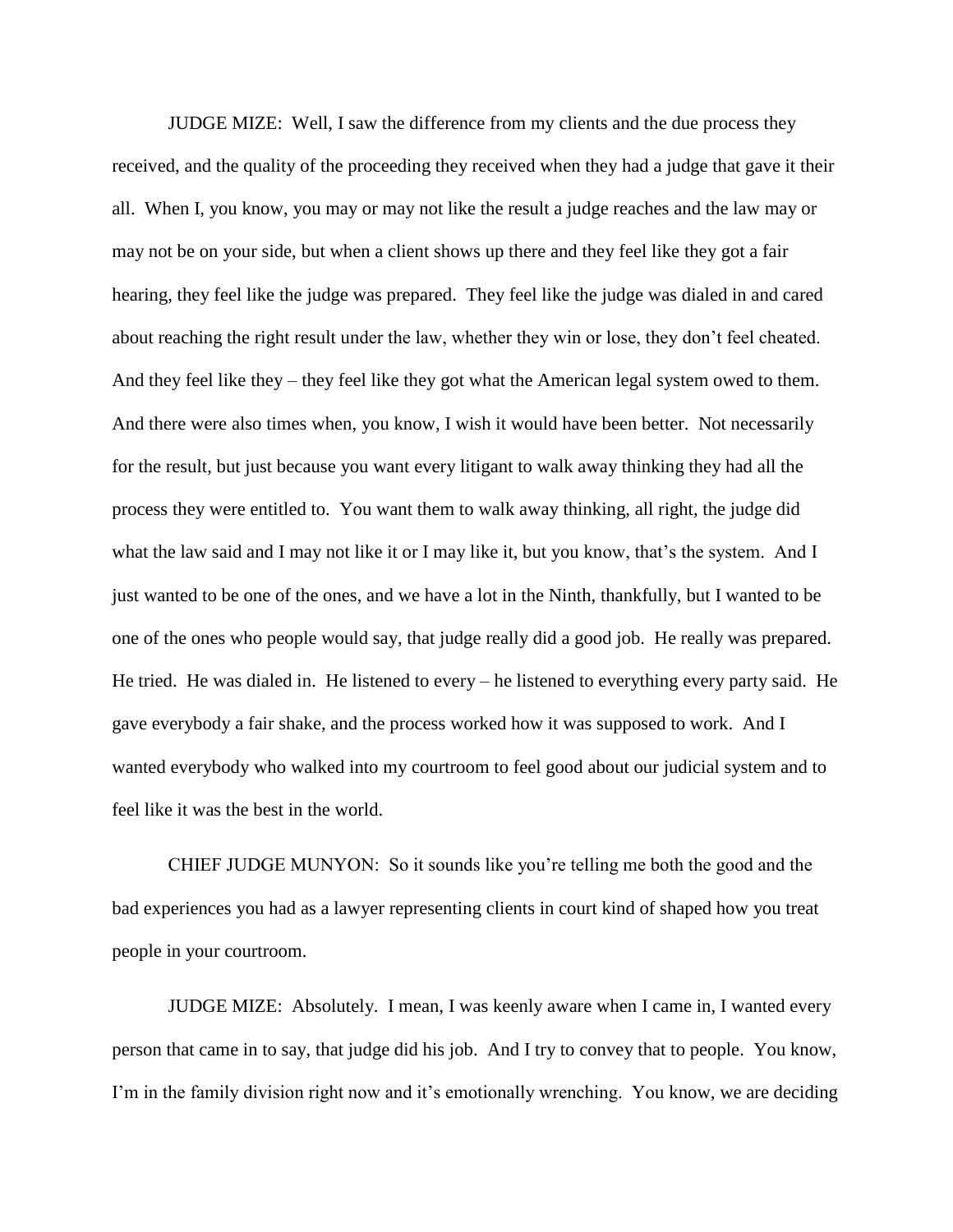the most important issue in people's lives, their children, in a highly, highly charged environment and given the stakes for these families, if they get the sense that the judge is not fully prepared and fully giving them the process they're entitled to, it's a difficult situation. I mean, you could understand why they would feel resentment if they didn't feel like they got the whole process. So I try to convey that as best I can that they are. And I also – that I understand the difficulty they're going through. I'll often tell litigants, you know, I understand you don't know me, right. I understand that I'm a stranger to you, and that it must be very difficult that somebody you don't know is deciding the most important issues in your life. And I just want you to know that I understand the importance of this. I understand what it means to both parties. I understand there's nothing more important in the world than your children. And I'm going to listen to everything everybody says, and I'm not just going to do what I think is right. I don't think I'm a better judge of life than you are. You know, nobody elected me, you know, life coach in chief. There's a legal standard. You know, I'm a judge. I apply the law. And I'm going to do that to the best of my ability. And when I will rule – when I rule, I will usually go through the statute as best I can, whatever statute applies, and take them through it. Okay, here's the evidence that was shown. Here's the legal requirements that I'm required to consider. And you know here's why the ruling comes out the way that it does. And they may not be any less unhappy if they – if somebody doesn't get the result they wanted, but I hope they understand that it was a result based on the law and that it wasn't just the personal preferences of the judge. And that they got everything – they got everything the law entitled – provided to them.

CHIEF JUDGE MUNYON: I know that lawyers recognize that the law is getting more specialized. You'll have a lawyer and they may just do criminal cases or family cases, or business cases, or personal injury. And the judiciary is really the last bastion of general practice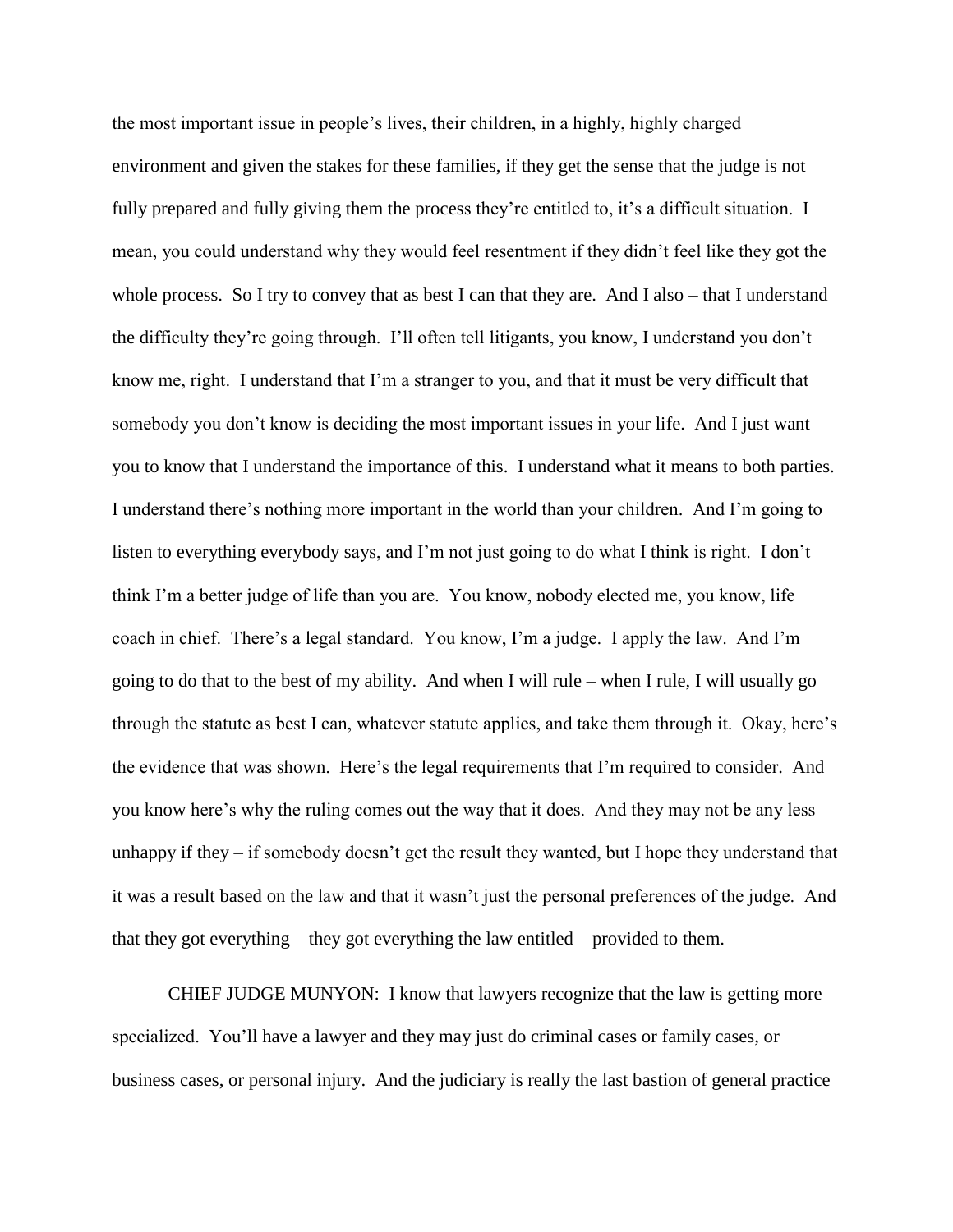of law. You have to pretty much know it all. And in the Ninth we've kind of been a little sadistic, I guess, and we end up putting people in areas that they have never practiced. And you got put in family law and I don't think you've ever practiced family law. How did you find that transition?

JUDGE MIZE: It was a crash course and one that I hope I navigated as well as I can. It's actually been extremely meaningful and impactful. You know, as a business litigator, I was always helping clients fight over money, and you know, sometimes it could be a great deal of money, but no amount of money is worth – is anything compared to a child or a family. So I feel like my decisions have such an enormous impact and I understand that. I'm also getting to know the family bar. You know, this is a group that is largely there for the love of families, right. They understand how difficult the situation is. And it's just a very – it's a very caring bar. I mean, they're really in it for the right reasons and so getting to know the family bar has been outstanding. I've also got just a sense for how much work the judges do. I mean, I just looked before we came on here. I took the bench February  $22<sup>nd</sup>$ . I think we are on July  $8<sup>th</sup>$ . I have signed 1,237 orders.

CHIEF JUDGE MUNYON: Wow. That's a lot of orders.

JUDGE MIZE: Yes. And every single one requires work. And I'm on the bench three and a half out of the five business days. So that means I have one and a half business days per week to sign all the orders, write them, you know, prepare for all the upcoming hearings, do whatever administrative work we need to do. The work is staggering. And I'm happy to do it. I signed up for it but you do get a sense for our judges work very, very, very hard in a way that I don't think you could understand until you take the bench.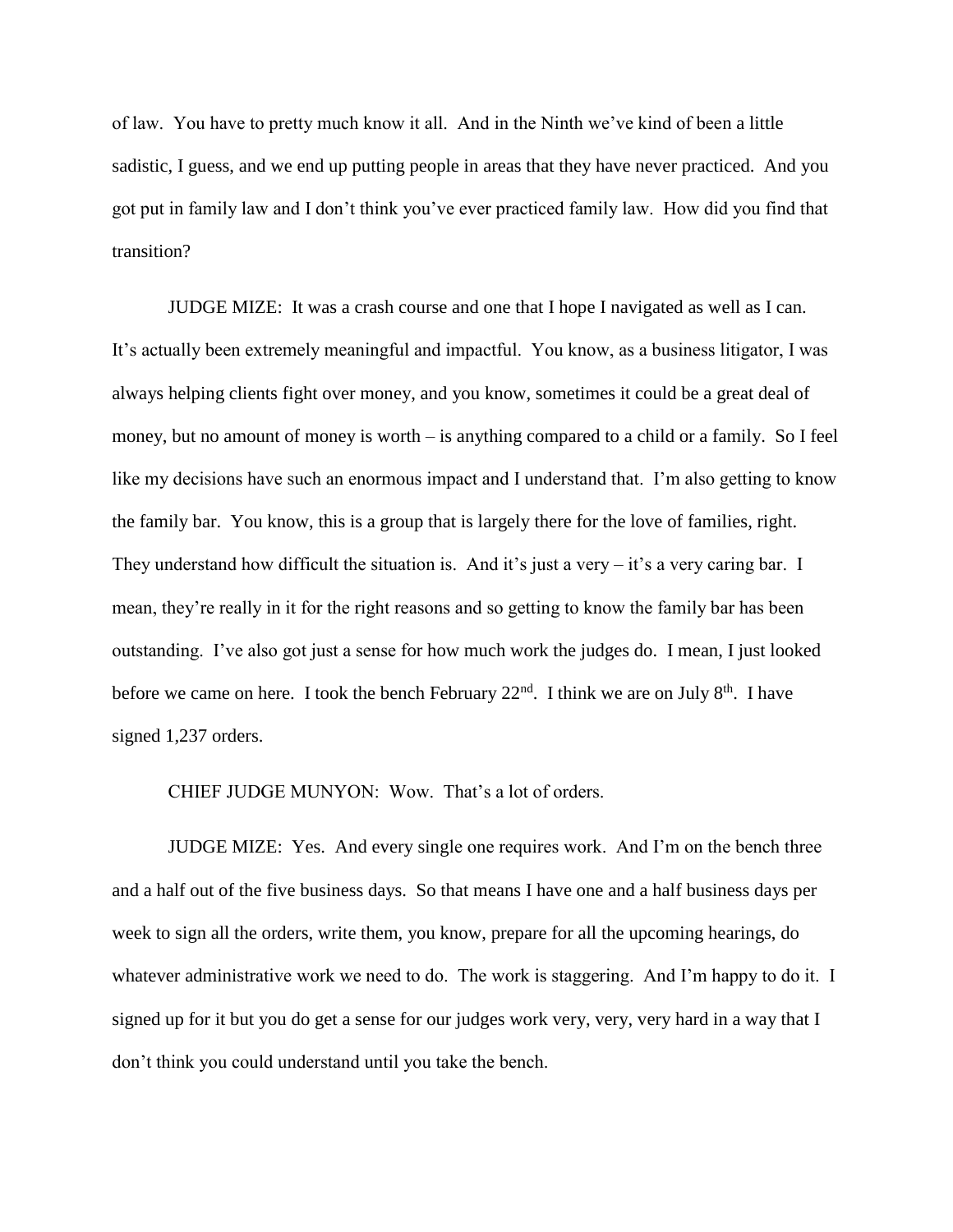CHIEF JUDGE MUNYON: I litigated before I took the bench and I was in court almost every day and I had – I thought I knew what judges did. And I had no idea about what has to be done in chambers when a judge is not on the bench. Have you found that to be the case, there's just more work than you ever – you could see from the outside?

JUDGE MIZE: Yes. I didn't think – I knew it was fulltime job and I knew it was a difficult job. I currently have nearly 2,400 active cases and so yeah, just the sheer volume. I mean, I go through dozens and dozens and dozens of files per day and every one requires care and attention. You know, I get here in the morning. I sometimes don't leave until 7:30, 8:00 at night and I usually work most Sundays because you know, you want to provide good customer service. You know, these families are waiting for their orders. Often times you know, until an order is in place, they don't know the exact contours by which they're supposed to order their – you know, arrange their family. And they need it. And it's – I would never say like, oh, well, something I have to do is more important. You know, this is the most important work I will ever do, you know, to provide a process, and due process and correct legal rulings to the people of our circuit. So however much time it takes, I do it. But it is, you know, it is not a 40-hour week job. It's more like a 60, 70-hour week job.

CHIEF JUDGE MUNYON: Yes, and I think most of your colleagues would agree with you that there is more work – there's more work than we can do because our circuit is growing so quickly. But we have a lot of very dedicated people that are doing it. So what has surprised you the most in taking the bench?

JUDGE MIZE: Well, for the first time in my life, people laugh at my jokes. I would have to say going into the family division, you know, dealing with the emotions of those cases is something that was completely new to me. You know, my cases were usually dollars and cents.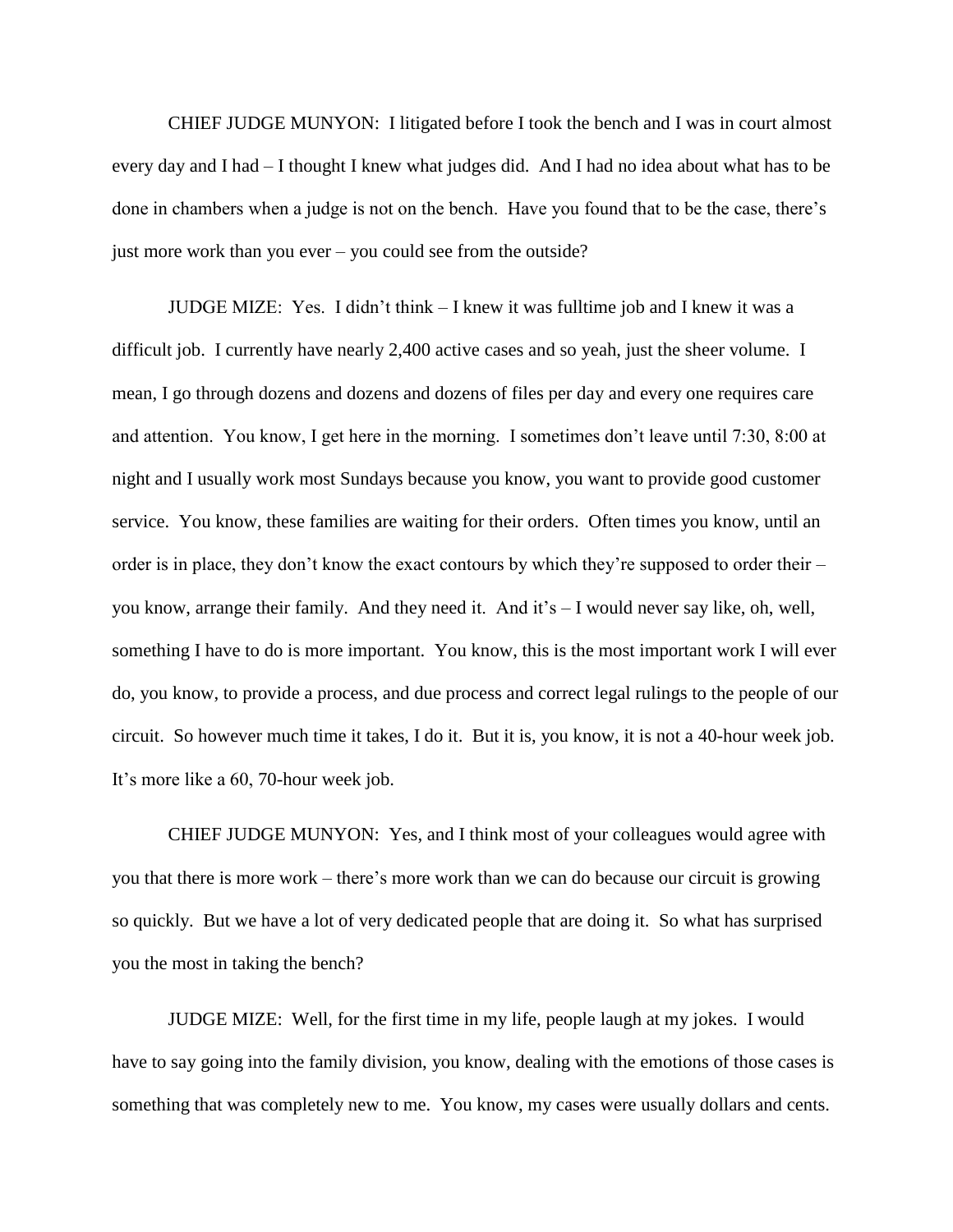I mean, we're kind of judged that way and you know, often times it was – it was the most important person – most important thing in my client's life was their case, but it was still monetary. So you know to have to look people in the eye and make rulings about when they get their children and when they don't, there is a visceral reality to that and the sense of responsibility that we have for what we do, and you know, I haven't served in the criminal division yet, but I can imagine it's similar. It is  $a - it$  is a great, great weight that you carry every day to do it right and to do it right by these families. And dealing with the emotional aspect of it to me was the newest and has taken the biggest adjustment.

CHIEF JUDGE MUNYON: Yeah, I think that's probably something that it's very difficult to see from the outside is just the gravity with which judges take, you know, the gravity that affects them when they're making their decisions. I mean, I've actually imposed the death penalty and, wow, that takes an emotional toll regardless of the law. I mean, it is  $-$  it's a great responsibility and should be treated seriously.

JUDGE MIZE: And you actually, you know, even somebody who believes, you always need to do what the law says no matter what. I mean, you also do come into those instances where you may not like your result.

CHIEF JUDGE MUNYON: Yep.

JUDGE MIZE: And that sits with you too, like, man, that's a tough case.

CHIEF JUDGE MUNYON: Yeah, I wish I didn't have to do this, but the law requires it.

JUDGE MIZE: Exactly. And so you do just carry around this sense of responsibility. I mean, every single – the children are not in the courtroom in family proceedings for obvious reasons, but you do picture that child when you're thinking about their best interest and going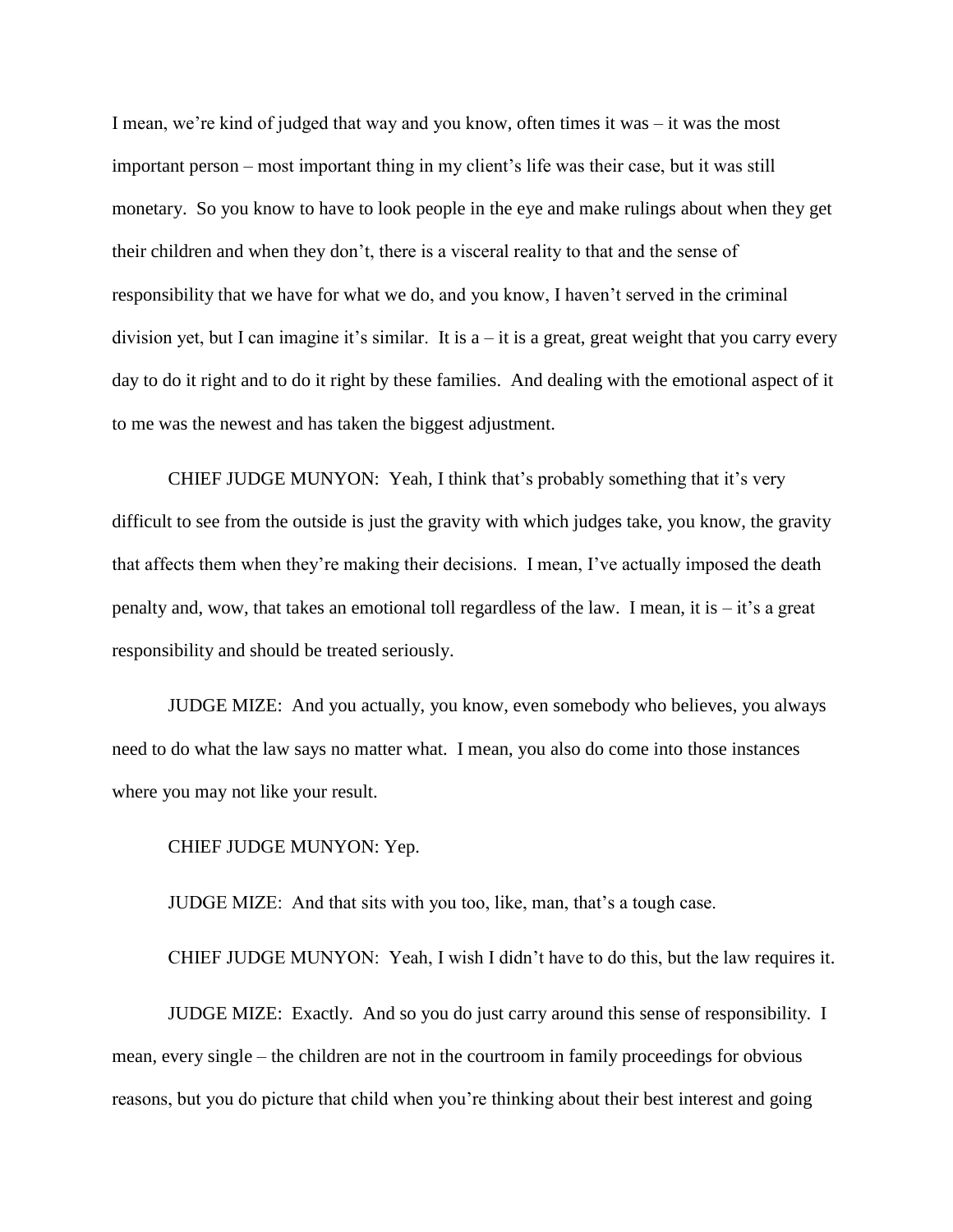through the statutory factors, and you do just, you know, hope and pray that you – that you did the right thing and you certainly tried to.

CHIEF JUDGE MUNYON: And I know that in the family division, there are some very serious decisions that have to be made, whether parents will see their children or whether a parent will be able to move the children out of the area and which will affect the relationship with the other parent.

JUDGE MIZE: Relocations are some of the toughest because usually whoever wants to relocate, you know, has a life planned in their place they want to relocate to. And if you say no, you're stopping them from going on this whole phase of their life. If you say yes, you're removing, potentially removing the children from the other parent. I mean, either way it is a momentously tough decision for one of the parties and they – you can sense in the hearings that they view it that way. And what I try to do is, you know, there's numerous factors in the relocation statute and I try to walk through them. And I say, listen, here's what you showed me. Here's the relocation factors and sometimes we're on Zoom, I can even screen share the statute, which is one of the benefits of Zoom is you know, judges can do that. And I'll say here's the first factor, you know, here's what you showed me. Here's how it fits in. And I hope that – that may not change how they feel about the result but I hope it makes them feel that they got the law. That the law was what was applied to their case and not just a judge who you know thought he knew what was best for their family.

CHIEF JUDGE MUNYON: As a practicing lawyer representing clients, you always had, I'm sure clients that weren't happy with what happened in court or didn't quite understand why something happened in court. Has that affected the way in which you try to manage litigant expectations in your courtroom?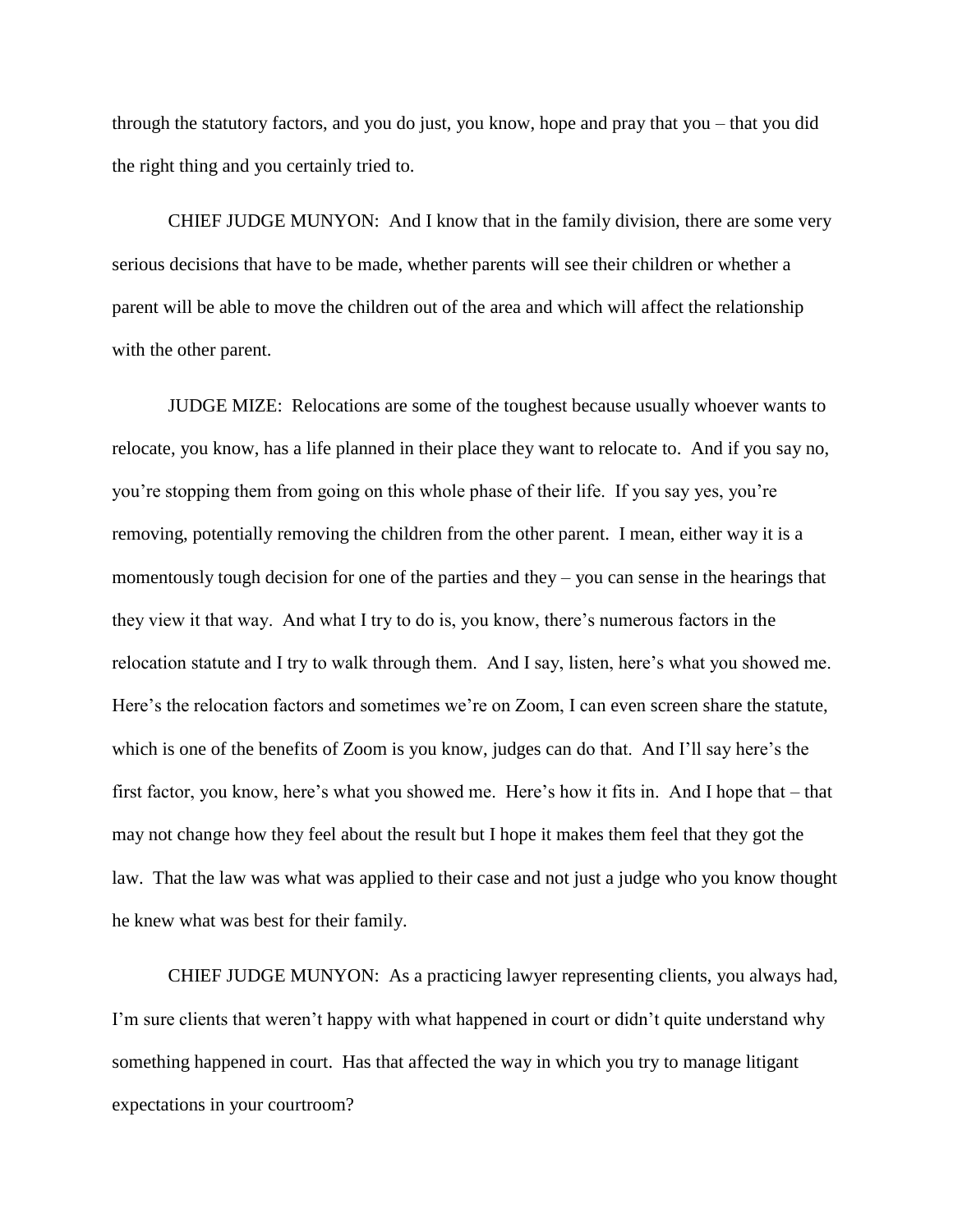JUDGE MIZE: Yes, you know, there's a limit to how much we can help people understand, you know, their side of a case but I do think it helps as a judge to explain our rulings and to explain the process we're applying because you know, and sometimes especially with pro se litigants, they just don't know. And it can give them comfort to know okay, here's the operating parameters. Here's the law. So you know when I rule, I try to make sure everybody knows why, you know, I try to make sure everybody understands the legal standard I was applying. I do long rulings and you know fairly long orders because I want everyone to walk away understanding the process that they received.

CHIEF JUDGE MUNYON: And I'm sure that you find that litigants appreciate that even if they don't necessarily agree with your ruling.

JUDGE MIZE: I've had litigants tell me that they appreciate it. I've had litigants say, Judge, this has been going on for a long period of time and I never knew the legal standard. And so I think they appreciate it. You know, looking back on my clients, that was always, you know, there's an asymmetry of information with lawyers, right. And it's like with any profession, you know, when the dentist tells you you've got an issue with your tooth, unless it's just hurting, you have no way if you're not a dentist to verify that. And it's the same way with the lawyers, right. People, unless you're a lawyer you don't understand every aspect of the system. And I always try to keep that in mind because I feel that one of the things that's scary about the litigation process is the unknown, the fact that you're in a system that you don't understand how it works, the uncertainty of it. And so I always as a lawyer tried to give my clients every bit of information they could possibly want. I kept them involved. I would, you know, they saw every email. They saw every – every bit of the case. So at the very least you know I never wanted to be one of those lawyers. One of the top complaints apparently to the bar, I've heard at least, I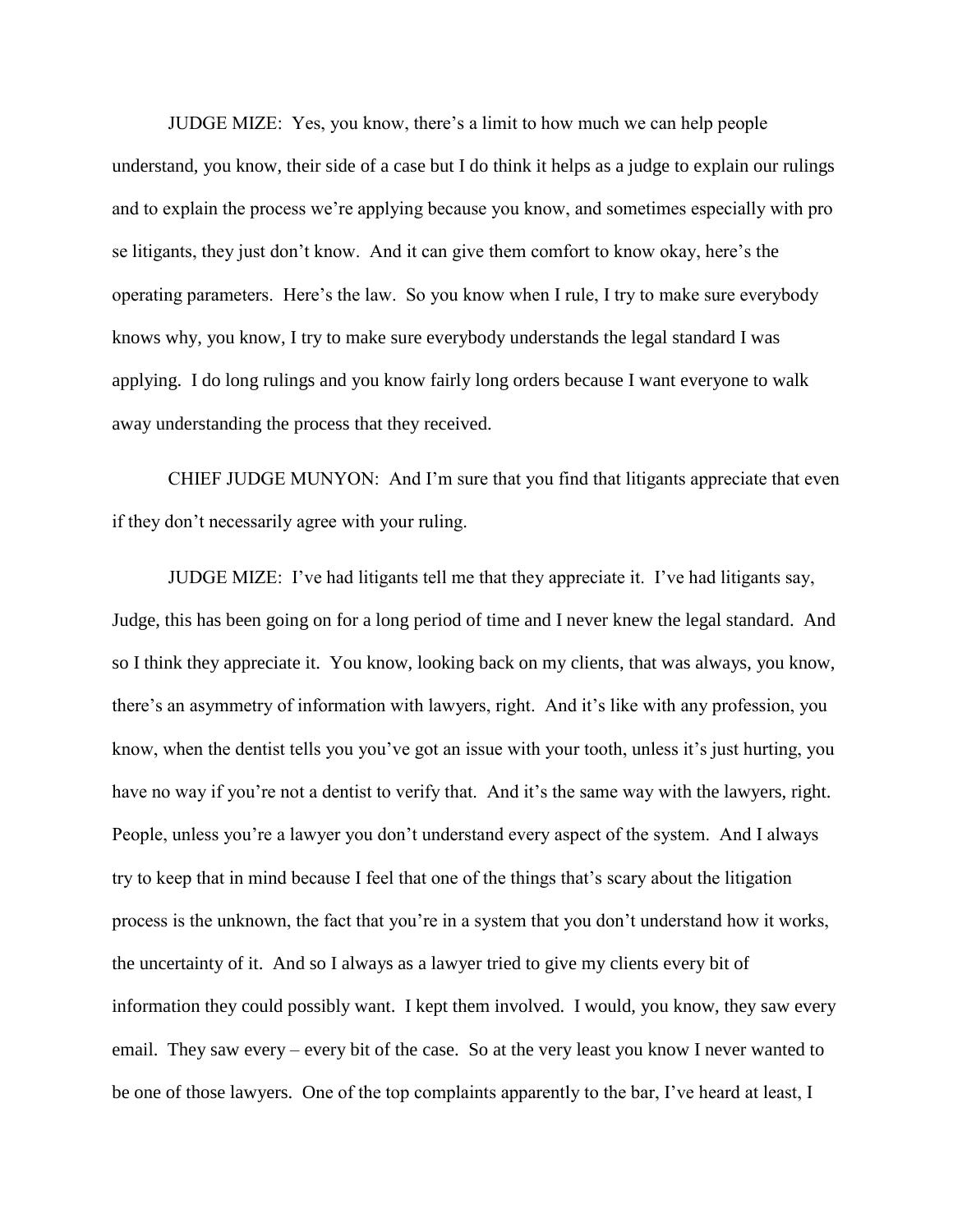haven't verified this myself, but one of the top complaints that the bar gets about lawyers is they don't respond to my communications.

CHIEF JUDGE MUNYON: Yes.

JUDGE MIZE: And that's something we as a profession have to – have to make sure we're doing right. That's something lawyers need to do right, and I always try to do it right, and I try to – to the extent it transfers over, try to do it as a judge.

CHIEF JUDGE MUNYON: So what do you wish people knew about being a judge that they may not intuitively know?

JUDGE MIZE: Well, how hard we work, for one. I'll tell you we, in private practice, you know, I worked very, very, very hard and I think most lawyers do. And you know, you see the judge on the bench and you see the judge you know pronouncing legal rulings. You don't see everything that goes on behind the scenes. And you don't see all the service we do, you know, to the bar and to state. I mean, I know you're chairman of the technology – courts technology commission, and have been dealing with, you know, I think the point person on the COVID Commission as well. That is an enormous amount of work on top of the docket that you handle. And I think all the judges here try to get out and be a part of the community and we view that as part of our public service. And so there are aspects to the job that you don't see when you see the judge on the bench and it's a lot.

CHIEF JUDGE MUNYON: Yes, it is. However, we all seem to find time to do those things in the evenings or on the weekends and help promote the law and people's understanding of what our branch does.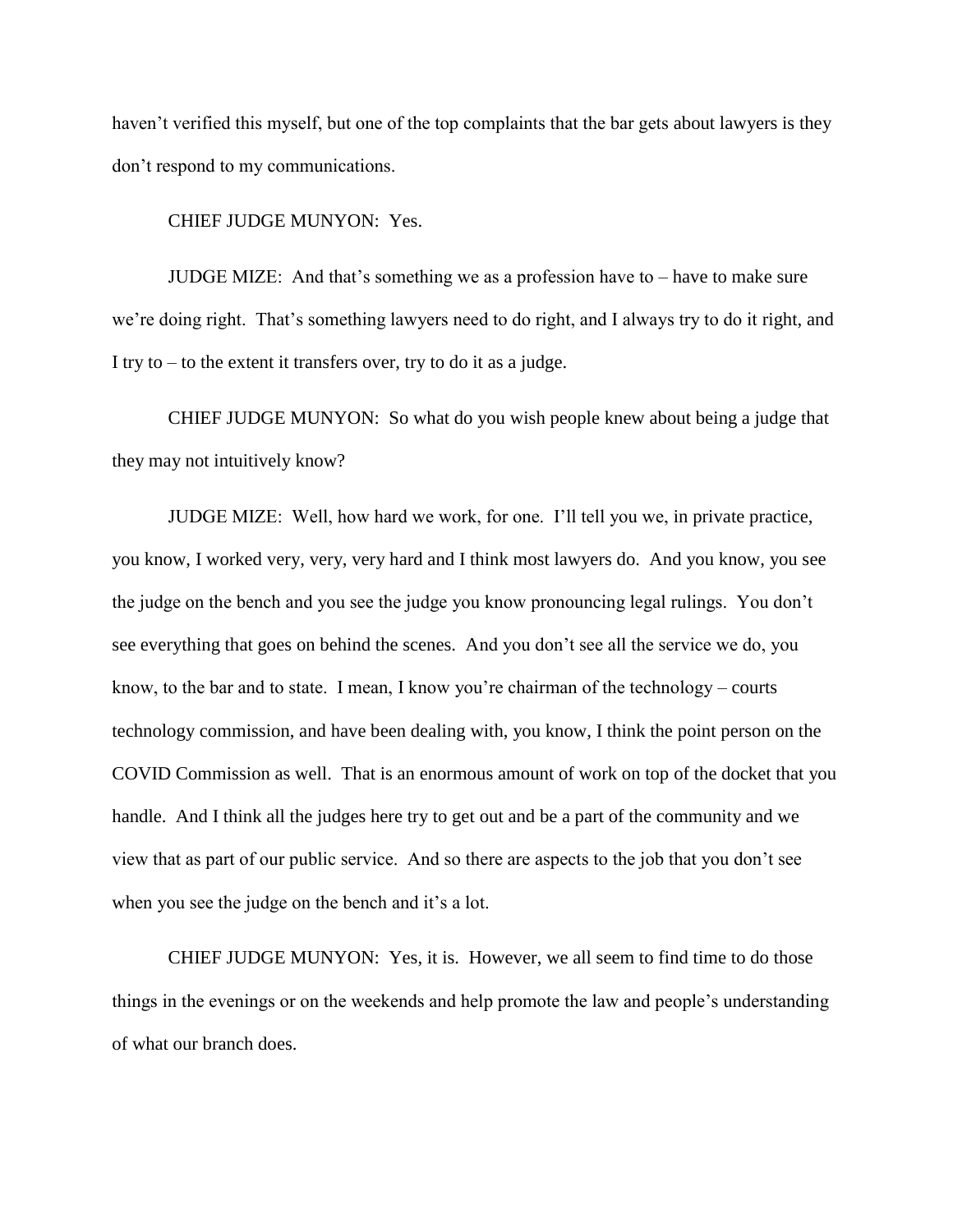JUDGE MIZE: Yes, I also have to get used to now seeing people who recognize me in public. That's never – no one has ever recognized me in public before, but I've now had people who recognize me in public so that's – they're like, you're taller than you are on Zoom, you know.

CHIEF JUDGE MUNYON: Yes, I can see how that would be the case, that you would appear taller in person than on Zoom.

JUDGE MIZE: Yes.

CHIEF JUDGE MUNYON: So how do you find – being a judge can be stressful. The volume can be stressful. Family court in particular can be stressful. How do you manage that stress on a day-to-day basis?

JUDGE MIZE: Well, I'm lucky in that I have like the best wife ever and so every minute I spend with her is a minute that is the best minute of my life. So having the right person to come home to helps a lot. Working out helps a lot. It's – and lawyers should take this into account as well, it's hard to find that hour a day to work out, but if it makes all your other hours more productive, it overall can really help you. So I try to get to the gym as much as I can. And I try to enjoy the family time that I have. I can't say I have that many hobbies other than that. It's mostly just more work, but I do get a sense of satisfaction when I get into my chambers, like so for instance, as of this morning, I had zero pending orders in my chambers.

## CHIEF JUDGE MUNYON: Wonderful.

JUDGE MIZE: It is like inbox zero and you just – you feel  $a - although I$  know now when I go back that will no longer be true.